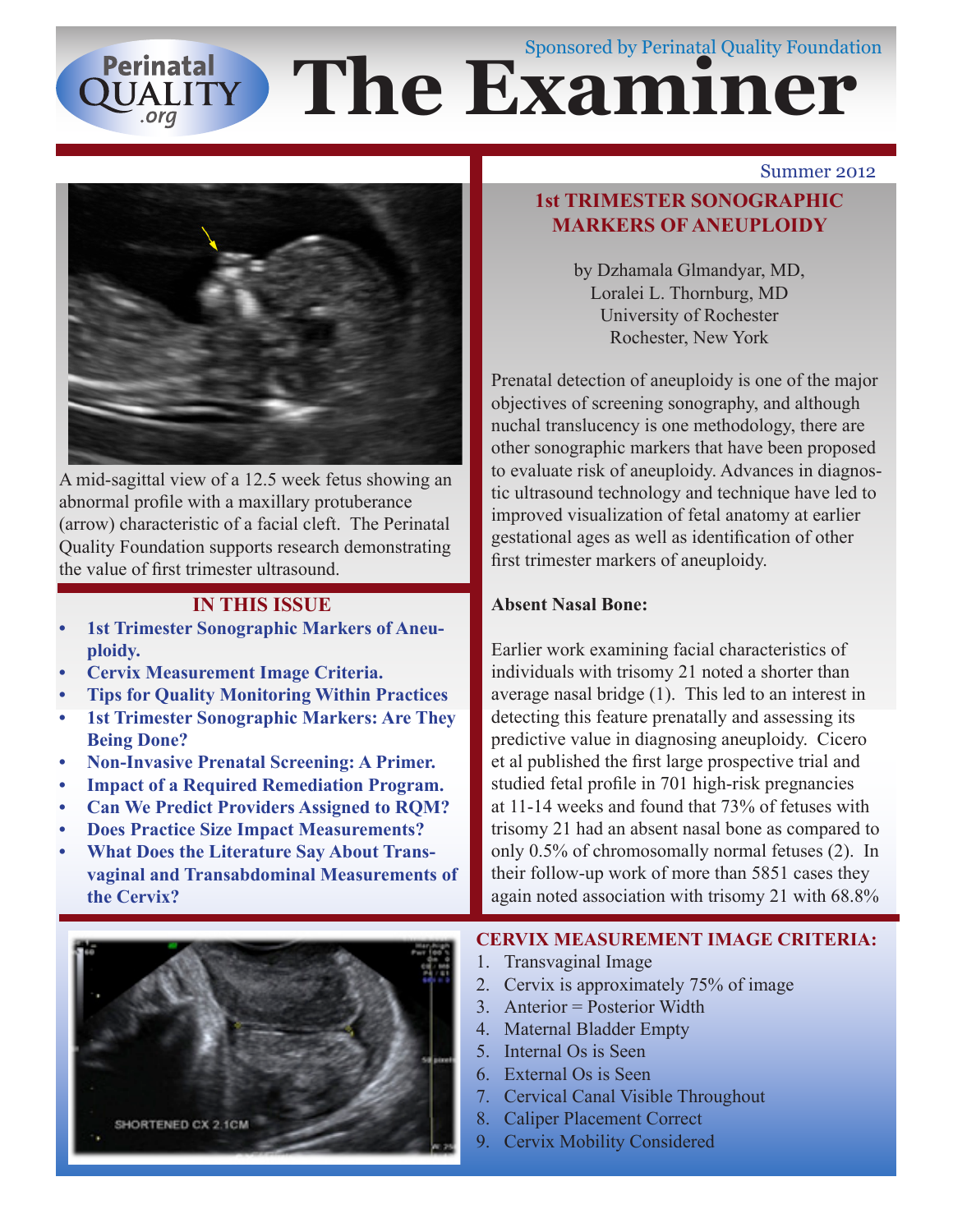of trisomy 21 fetuses having an absent nasal bone and 32.3% of fetuses with other chromosomal abnormalities presenting with this finding (3). This study also noted an ethnic discrepancy associated with absent nasal bone, with the finding more likely to be a normal variant (up to 9%) in those of Afro-Caribbean ancestry, compared with 2% for Caucasians and 5.0% for Asians. The prevalence also decreased as CRL and gestational age increased. More recently, Rosen et al reviewed current literature on this marker and included over 35,000 (from nine studies) of first trimester nasal bone ultrasound assessments in selected and unselected populations. Overall, they reported a 65% rate of absent nasal bone in fetuses with trisomy 21 compared to 0.8% of euploid fetuses and a wide range in the ability to perform a successful examination (76-100%), varying by the institution (4). One of the proposed explanations for this wide variation is difficulty in obtaining an appropriate image for nasal bone assessment and the high level of training required to achieve competence. Many experts have described obtaining nasal bone images as much more challenging than nuchal translucency since nasal bones require a perfect mid-sagittal image and optimal angle of insonation with the fetal profile (4). In conclusion, while non-visualization of the nasal bone in the first trimester and trisomy 21 have a definitive relationship, the use and value of this marker in the general population has not been fully determined. Lack of widespread sonographic expertise to accurately assess this marker adds another challenge. Cicero et al suggested a reasonable 2-stage approach, where NT and maternal serum analytes are first assessed and women with intermediate risk (defined by the authors as having between 1 in 100 and 1 in 1000 risk of aneuploidy) undergo a nasal bone examination. The investigators also published formulas which integrate race, gestational age and nuchal translucency into the overall risk assessment of an absent nasal bone.

#### **A-wave in the Ductus Venosus:**

Another sonographic finding noted more commonly in aneuploid fetuses is absent or reversed A-wave in the ductus venosus (DV). Murta et al studied 372 high risk pregnancies with suspected chromosomal abnormality, 29 of which had confirmed aneuploidy. Of the chromosomally abnormal fetuses, 93.1% had either absent or reversed ductus venosus flow compared to 1.7% in chromosomally normal fetuses (5). Oh et al performed Doppler assessment of DV in over 2500 cases and noted a relationship of abnormal flow with not only aneuploidy, but cardiac defects, IUGR and renal anomalies as well (6). Maiz and colleagues screened over 19,000 pregnancies comparing performance of traditional first trimester screening with screening that included DV flow. They found an improved overall performance of first trimester aneuploidy screening with inclusion of DV with detection rate of 96% of trisomy 21 cases and false positive rate of 3% (7). While this data seems promising, the utility and application of this sonographic finding to the general population remains uncertain. Ductus venosus in the first trimester may be as small as 2 mm and due to both the small size and risk of Doppler contamination from neighboring vessels, accurate Doppler assessment is very challenging (8). Extensive and specialized training is required to accurately find and measure the flow in the vessel and until further studies confirm its applicability in aneuploidy screening of the general population, its clinical application is limited. Similar to Cicero, Maiz suggested a 2-stage approach with screening of only "intermediate-risk" (defined as 1 in 51 to 1 in 1000) population and this tactic may be not unreasonable in institutions with experienced providers (7).

#### **Tricuspid Regurgitation and Mitral-Tricuspid Offset:**

More recently, researchers have reported on another first trimester marker of aneuploidy – tricuspid regurgitation (TR). Kagan et al screened over 19,000 pregnancies and reported that TR was noted in 0.9% of chromosomally normal fetuses and 55%, 33% and 30% of fetuses with trisomies 21, 18, 13, respectively (9). Despite positive association, limitations of efficacy of this marker exist and are similar to those of DV assessment. Lack of technical experience with first trimester fetal cardiac anatomy, small caliber of the valve as well as the possibility of contamination from adjacent valves are all limitations of wide-spread use of this marker. Another marker that has been suggested is that of decreased mitral valve-tricuspid valve distance (MTD) as MTD is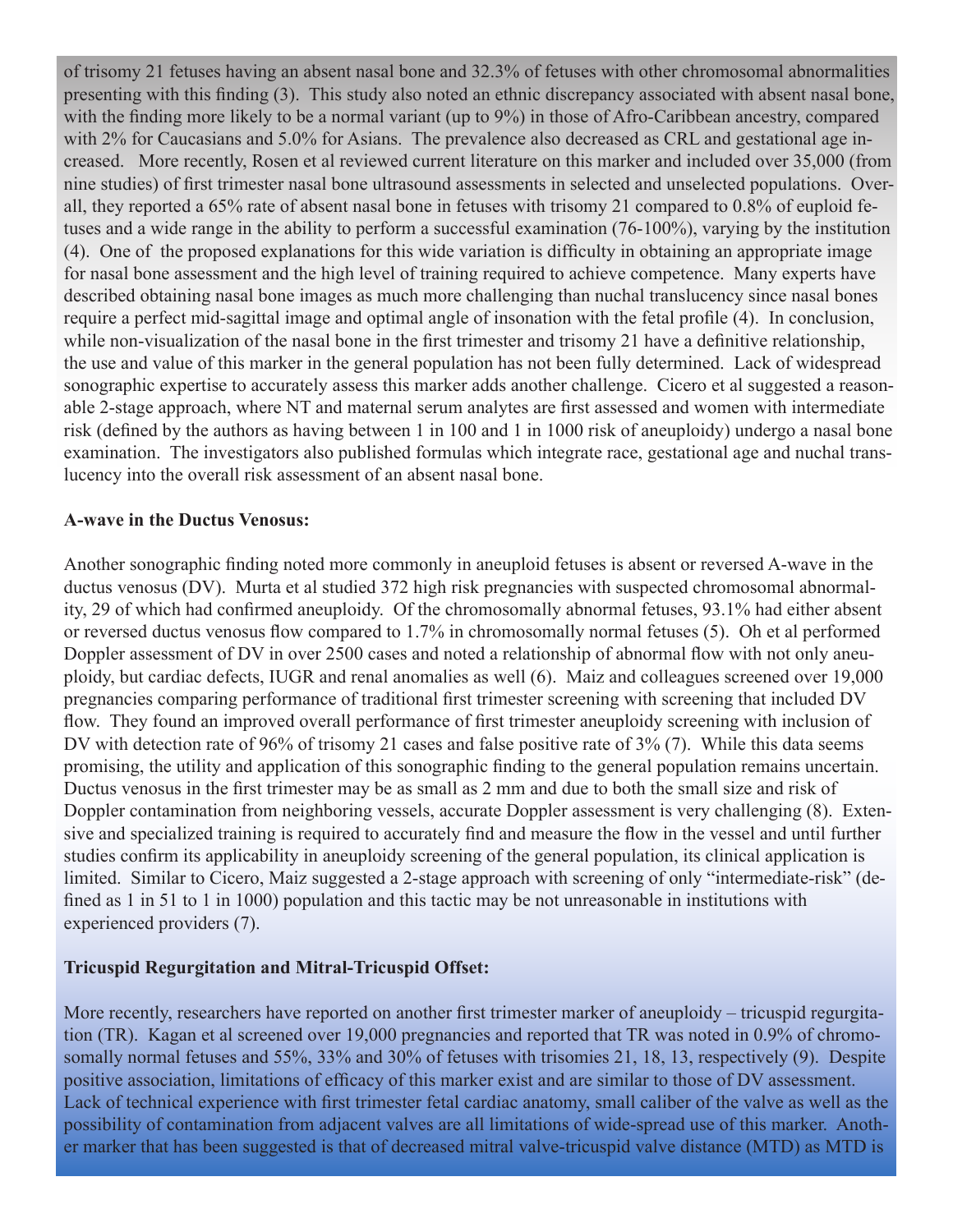associated with endocardial cushion defects. In a study of 691 fetuses, MTD was found to have a detection rate of 70% with a 3.8% false positive rate.(10)

# **Conclusion:**

While the performance of these first trimester sonography screening tests seems promising, the application of this data to the general population is still uncertain. In the largest reported study to date, Ghaffari and colleagues published a report on 13,706 pregnancies and concluded that detection rate of chromosomally abnormal fetuses was 100% when utilizing maternal serum markers plus nuchal translucency, nasal bone, ductus venosus and tricuspid regurgitation. Their reported false positive rate was 3.4% (11). Lack of expertise in evaluating these markers may lead to increased false positive rate which, in turn, can lead to increased patient anxiety. As ultrasound technology continues to improve and as experience is gained, the applicability of these more recent markers may become more realistic and feasible.

References

1) Farkas LG, Katic MJ, Forrest CR, Litsas L. Surface anatomy of the face in Down's syndrome: linear and angular measurements in the craniofacial regions. J Craniofac Surg 2001; 12:373.

2) Cicero S, Curcio P, Papageorghiou A, et al. Absence of nasal bone in fetuses with trisomy 21 at 11-14 weeks of gestation: an observational study. Lancet 2001; 358:1665.

3) Cicero S, Rembouskos G, Vandecruys H, et al. Likelihood ratio for trisomy 21 in fetuses with absent nasal bone at the 11-14-week scan. Ultrasound Obstet Gynecol 2004; 23:218.

4) Rosen T, D'Alton ME, Platt LD, et al. First-trimester ultrasound assessment of the nasal bone to screen for aneuploidy. Obstet Gynecol 2007; 110:399.

5) Murta CG, Moron AF, Avila MA, Weiner CP. Application of ductus venosus Doppler velocimetry for the detection of fetal aneuploidy in the first trimester of pregnancy. Fetal Diagn Ther 2002; 17:308.

6) Oh C, Harman C, Baschat AA. Abnormal first-trimester ductus venosus blood flow: a risk factor for adverse outcome in fetuses with normal nuchal translucency. Ultrasound Obstet Gynecol 2007; 30:192

7) Maiz N, Valencia C, Kagan KO, et al. Ductus venosus Doppler in screening for trisomies 21, 18 and 13 and Turner syndrome at 11-13 weeks of gestation. Ultrasound Obstet Gynecol 2009; 33:512.

8) Malone FD, D'Alton ME, Society for Maternal-Fetal Medicine. First-trimester sonographic screening for Down syndrome. Obstet Gynecol 2003; 102:1066

9) Kagan KO, Valencia C, Livanos P, et al. Tricuspid regurgitation in screening for trisomies 21, 18 and 13 and Turner syndrome at 11+0 to 13+6 weeks of gestation. Ultrasound Obstet Gynecol 2009; 33:18.

10) Grace D, Eggers P, Glantz JC, Ozcan T. Mitral valve-tricuspid valve distance as a sonographic marker of trisomy 21. Ultrasound Obstet Gynecol. 2010;35(2):172-7.

11) Ghaffari SR, Tahmasebpour AR, Jamal A, et al. First Trimester Screening for Chromosomal Abnormalities by Integrated Application of Nuchal Translucency, Nasal Bone, Tricuspid Regurgitation, Ductus Venosus Flow Combined with Maternal Serum Free β-HCG and PAPP-A: A 5-Year Prospective Study. Ultrasound Obstet Gynecol. 2011 Jul 26:132

# **TIPS FOR QUALITY MONITORING WITHIN PRACTICES:**

Having all NT credentialed physicians and sonographers in a practice monitored by the same credentialing body, either FMF or NTQR facilitates NT quality monitoring. For practices monitored by NTQR a single person in charge of reviewing quarterly epidemiologic reports for all practice participants may be appointed. An e-mail needs to be sent to ntqrsupport@ntqr.org with the name and e-mail of the appointed person and a list of practice participants. When quarterly epidemiologic reports are produced the practice will receive a zipped file with reports of all practice participants. Supervisors within a practice may intervene with participants whose statistics are outside the expected range by monitoring their NTs more closely, by reviewing images, or by using the voluntary image submission and testing options on the NTQR website. If a participant is out of the expected range two reports in a row the participant will be assigned to the NTQR Required Quality Maintenance module. For additional suggestions for practice activities contact NTQR.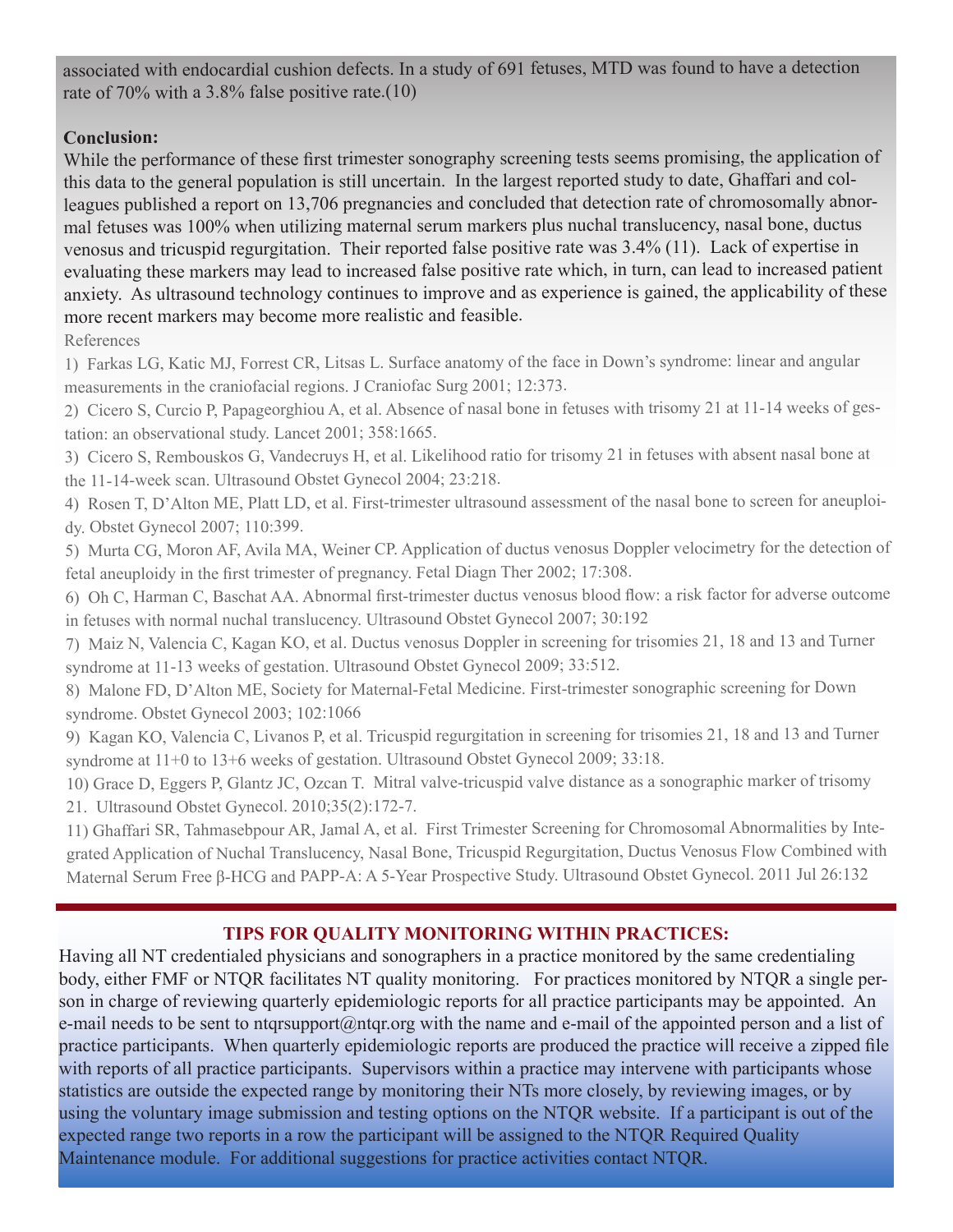

#### **1st TRIMESTER SONOGRAPHIC MARKERS OF ANEUPLOIDY: ARE THEY BEING USED?**

by KM Fuchs, MD and JL Spitz, MPH on behalf of the PQF Education Committee

As summarized in the article in this issue by Gilmandyar and Thornburg, prospective studies have shown that first trimester sonographic assessment of the nasal bone (NB), tricuspid valve (TV), and ductus venosus (DV) have the potential to improve the performance of aneuploidy screening with higher detection rates and decreased false-positive rates. In addition to these promising statistics, however, the literature also demonstrates that there is a significant learning curve associated with accurate assessment of these markers. Specifically, it has been shown that sonographers learning to perform either NB or DV assessments in the first trimester require approximately 80 scans to achieve competence in image acquisition and interpretation (Cicero 2003, Maiz 2008). The significant training required undoubtedly impacts the feasibility of performing these assessments in the general population, but the frequency with which these first trimester aneupoloidy markers are being evaluated in clinical practice is unknown. Accordingly, the Education Committee of the Nuchal Translucency Quality Review (NTQR) sought to examine practice patterns related to first trimester aneuploidy markers including the nasal bone, tricuspid valve, and ductus venosus.

Surveys were emailed to 7,218 NTQR participants, and responses were received from 17.4%. Of the respondents, 21.7% were physicians and 78.3% were sonographers. When asked about imaging of the fetal nasal bone in the first trimester, 56.6% of respondents reported that they perform NB assessment if it is "technically feasible" at the time of the NT scan. Of those who perform NB assessment at the time of the NT scan, 51.5% state that they use the results in the initial risk assessment and 48.5% state that the NB is used as a contingency (or secondary) risk element. Interestingly, only 30% of respondents report being credentialed to perform first trimester nasal bone (NB) assessment.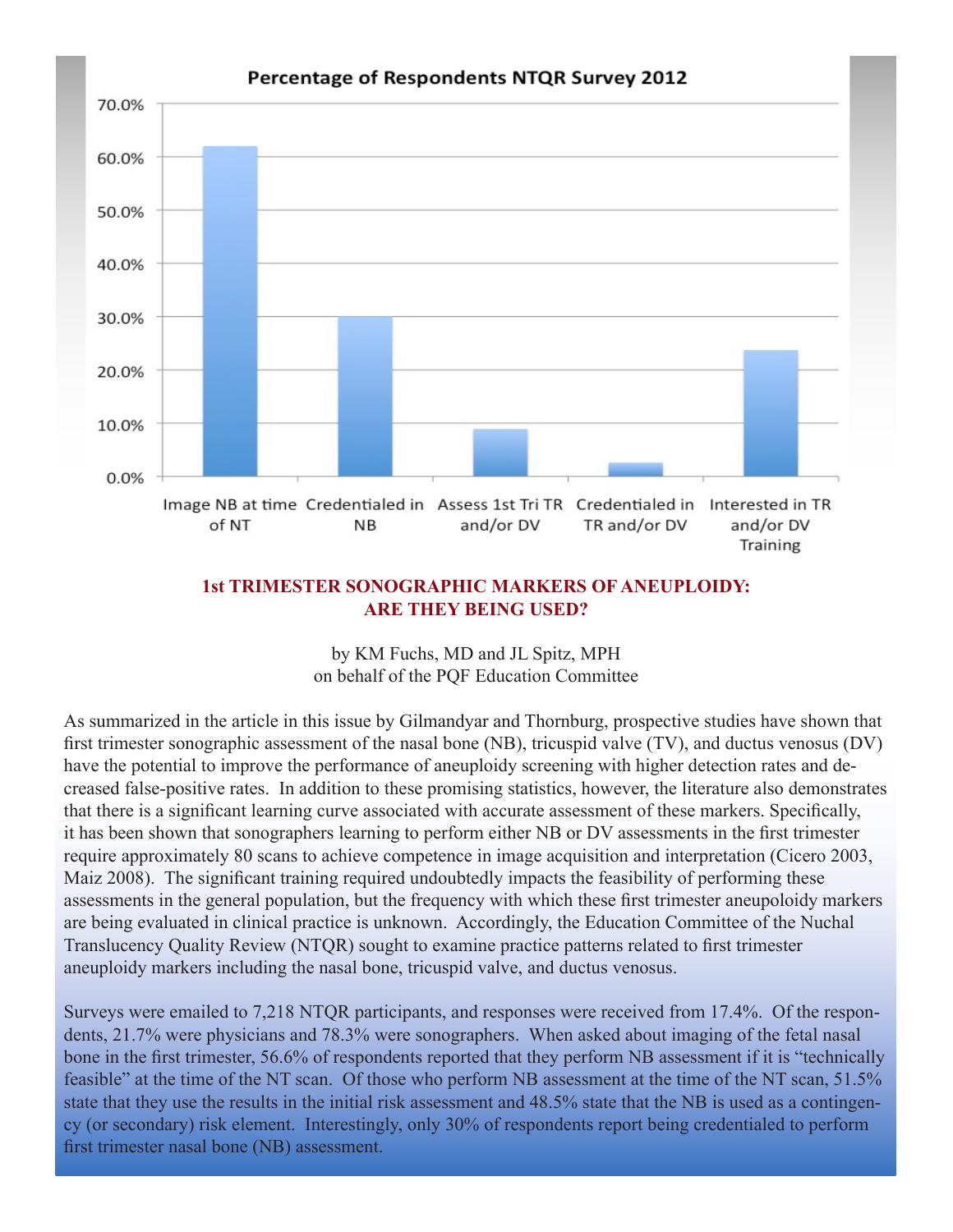The vast majority of respondents - 91.1% - report not assessing either tricuspid regurgitation (TR) or ductus venosus (DV) for first trimester aneuploidy screening, whereas 3.9% perform both, 0.7% assess TR alone, and 4.3% assess the DV only. Of those respondents who evaluate TR and / or DV, 89.7% state that it is completed within the standard exam allotment, whereas 10.3% allow extra time if needed. In total, only 69 respondents report altering recommendations based on TR and / or DV results. Of all respondents, only 32 reported being credentialed to perform either TR or DV in the first trimester; of those who report performing either TR or DV evaluations, 84.1% report that they are not credentialed to perform these assessments in the first trimester. Overall, only 23.7% of all respondents report being interested in learning TR and / or DV techniques.

The survey data above suggest that the NB, TR, and the DV are not being routinely assessed in clinical practice as part of first trimester aneuploidy screening. Furthermore, the survey shows a significant proportion of the providers who do perform these first trimester assessments in clincial practice are not credentialed to do so, and that a minority of respondents were interested in further education. While explanation for the low rates of credentialing and lack of interest in further education is likely multifactorial, it is possible that these findings are influenced by the emerging role of non-invasive prenatal screening for fetal aneuploidy. In fact, more than half of respondents agreed that non-invasive prenatal screening using cell-free fetal nucleic acids would replace first trimester screening using NT within the next 3-5 years. While the role of non-invasive prenatal screening in clinical practice remains to be seen, the promise this technology holds may make providers reluctant to pursue the training and credentialing required for more widespread utilization of first trimester nasal bone, tricuspid valve, and ductus venosus assessment in aneuploidy screening.

References:

Cicero S, Dezerega V, Andrade E, Scheier M, Nicolaides KH. Learning curve for sonographic examination of the fetal nasal bone at 11-14 weeks. Ultrasound Obstet Gynecol. 2003 Aug;22(2):135-7.

Maiz N, Kagan KO, Milovanovic Z, Celik E, Nicolaides KH. Learning curve for Doppler assessment of ductus venosus flow at  $11 + 0$  to  $13 + 6$  weeks' gestation. Ultrasound Obstet Gynecol. 2008 May; 31(5): 503-6.

# **COMING SOON CERVICAL LENGTH EDUCATION AND REVIEW (CLEAR)**

The Perinatal Quality Foundation convened a cervix education task force in November 2011. Representatives from multiple organizations including AIUM, ACR, ACOG, ACOOG, SDMS, SMFM participated. The goal of the task force was to develop consensus education that presented in a widely available format the standard criteria for sonographic cervical measurements during pregnancy. The CERVICAL LENGTH EDUCATION and REVIEW (CLEAR) program is a product of task force discussion.

The Cervical Length Education and Review (CLEAR) program provides three lectures, an optional examination and scored cervical image review. The lectures are available at no charge. Continuing medical education will be available to those who complete the examination. Documentation of completion of the CLEAR program as well as CME will be provided to those who complete the lectures, examination, and pass the image review.

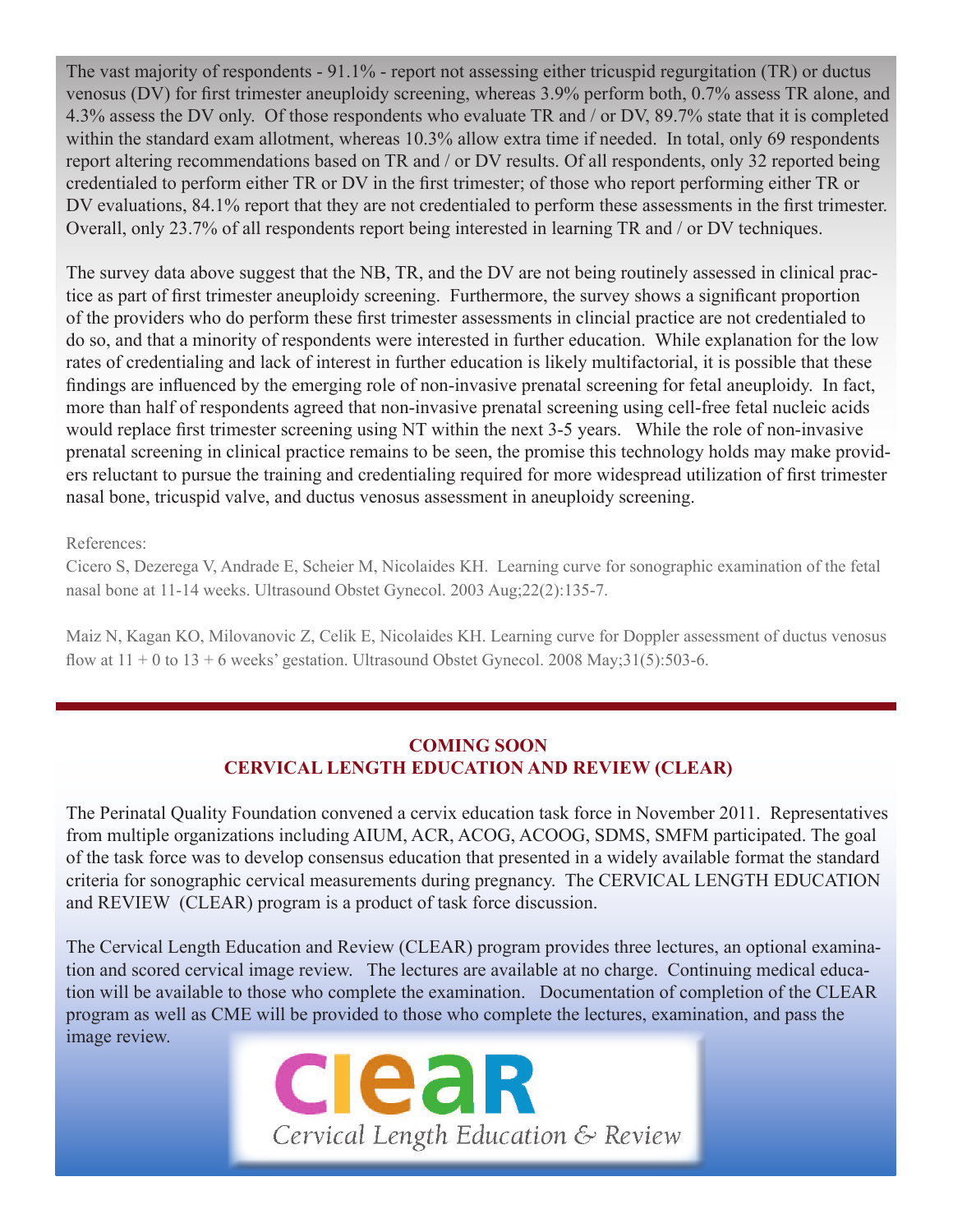

# **GENETICS COUNSELOR'S COLUMN NON-INVASIVE PRENATAL SCREENING: A PRIMER**

by Renee Chard, NSGC

#### **What is non-invasive prenatal screening (NIPS)?**

New molecular genetic techniques such as massively parallel shot gun sequencing (MPSS) have made it possible to take advantage of the presence of cell free fetal DNA in the maternal bloodstream to determine whether a fetus is likely to have a major aneuploidy with a very high degree of accuracy and without the increased chance for a miscarriage associated with chorionic villus sampling and amniocentesis. In October of 2011 the first clinical test using this technology to test for fetal Down syndrome in a sample of maternal blood became available. In the six months since then, other laboratories have come on the market and the testing has expanded to include trisomy 18 and trisomy13.

#### **How is NIPS done?**

Anytime after 10 weeks of pregnancy, a sample of maternal blood is collected in tubes provided by the laboratory. Fragments of cell-free DNA are sequenced in order to determine what chromosome they originate from. The amounts of material from chromosomes 13, 18 and 21 are measured and compared to the expected amounts. If there is more DNA present from one of these chromosomes, it is reported as an over-representation, which is associated with a very high likelihood of a diagnosis of fetal trisomy. Results are usually available in about 10 business days.

#### **How reliable is NIPS?**

With currently available tests quoting sensitivities of 99.1% or greater for Down syndrome, 97.2% or greater for trisomy 18 and 78.6% or greater for trisomy 13 and specificities greater than 99% for each, these are clearly excellent screening tests. At this time it is recommended that results be confirmed by a traditional prenatal diagnostic test (CVS or amniocentesis) if a definitive result is desired or needed, as when a patient plans to have a pregnancy termination of an affected fetus.

#### **Who is it for?**

Participants in the scientific studies leading up to the launch of NIPS tests were considered to be high-risk patients with one or more of the following indications for prenatal testing: advanced maternal age, positive NT/ maternal serum screening test result (such as first trimester or quad- screening), ultrasound abnormality, or other maternal indication, such as positive personal or family history of aneuploidy. Thus, at this time NIPS is considered to be a second-tier screening test for those with an increased risk. However, studies to validate the use of these technologies in the general obstetric population are underway and it is expected that the screening will soon be an option for all pregnant women.

It is important to bear in mind, that currently the tests can only provide information about the presence or absence of trisomy 13, 18 or 21. Women who are at risk for other chromosome abnormalities, such as Turner syndrome, translocations, or microdeletions should be counseled that these conditions are not currently detected by NIPS. Women at risk for Mendelian conditions or those for whom additional testing, such as microarray, might be requested need to be counseled that these conditions will not be detected by NIPS and they may opt to have CVS or amniocentesis.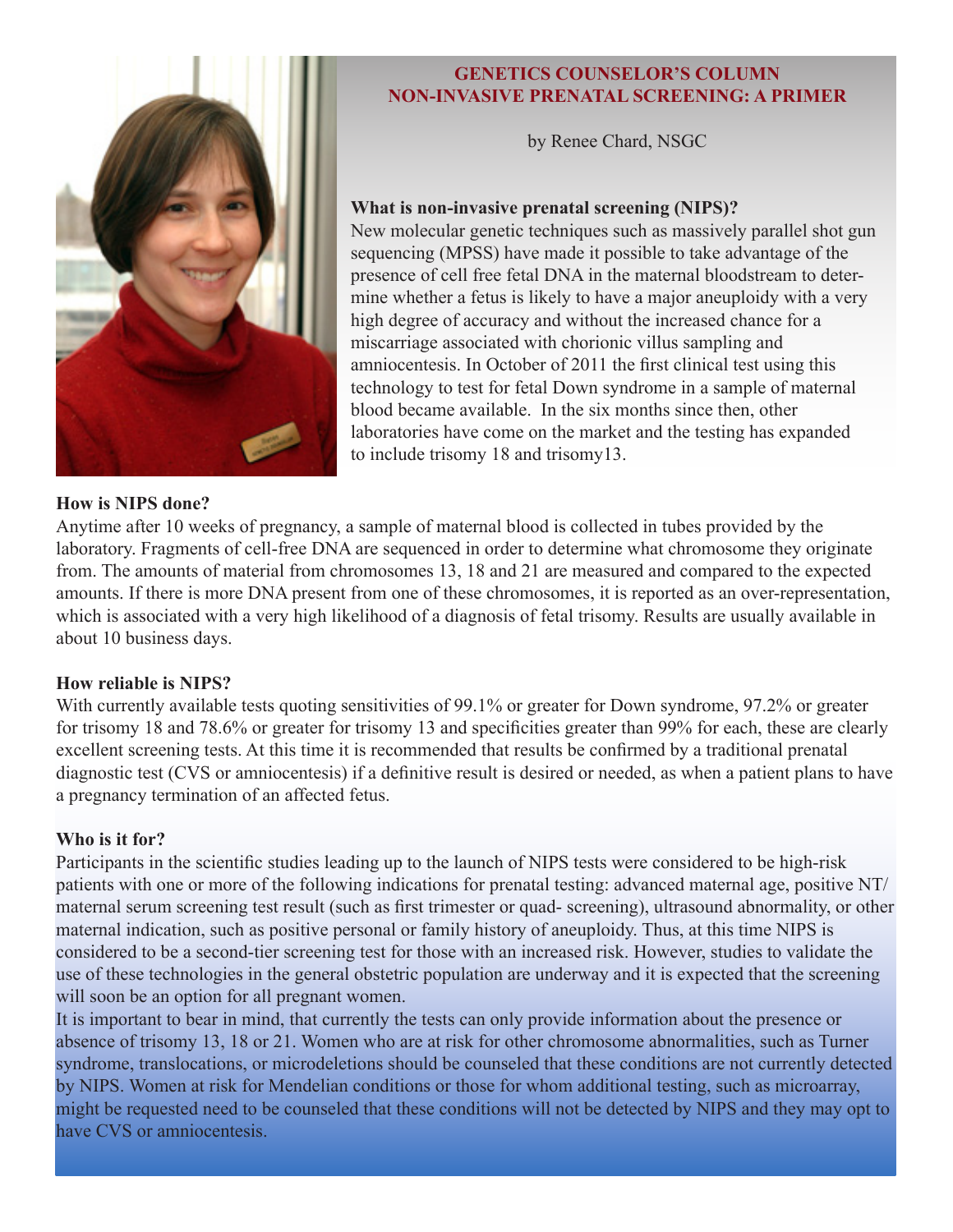#### **How does NIPS compare to the current nuchal translucency-based screening tests?**

While the specificity and sensitivity of NIPS techniques have been demonstrated to be superior to those for current screening options in high-risk populations, NIPS does have some limitations. On the one hand, not requiring an ultrasound examination makes the test simple to do for any patient presenting to provider's office for a prenatal visit. However, first trimester NT ultrasound examination is valuable for many reasons including accurate dating, early identification of multiple gestations, diagnosis of up to 60-70% of structural fetal anomalies, and screening for congenital heart disease. In addition, NIPS is not suitable for multiple gestation pregnancies.

# **What should I tell my patients?**

In 2011 women were surveyed in their obstetrician's waiting room regarding their interest in the future possibility of a prenatal test that would be 100% safe for the fetus, would be as accurate as amniocentesis, and could be completed as early as 10 weeks gestation. Of the 114 women surveyed, 71.9% stated they would be interested if such a test was available and 22.7% were not sure. Only 5.4% stated they would not be interested in such a test. Interestingly, the respondents were evenly divided on what they would do if they learned their fetus had Down syndrome. 33.9% indicated they would probably terminate the pregnancy, 33% said they would probably not, and 33% were unsure. This suggests that the majority of pregnant women would appreciate having the option of NIPS regardless of how they would use the results. As with all other screening and diagnostic testing options, patients should receive genetic counseling to help them understand the benefits and limitations of NIPS in order to make an informed decision.

If you would like more information or if you want to make a referral, you can locate a genetic counselor in your area at the National Society for Genetic Counselors' website, nsgc.org, under the find a counselor tab.

References

Bianchi, DW et al. Genome-Wide Fetal Aneuploidy Detection by Maternal Plasma DNA Sequencing. Obstet&Gyn 2012 May;119(5):1-12

Palomaki GE, et al. DNA Sequencing of Maternal Plasma to Detect Down Syndrome: An International Clinical Validation. Genet Med 2011 Nov;13(11):913-20

Palomaki GE, et al. DNA Sequencing of Maternal Plasma Reliably Identifies Trisomy 18 and Trisomy 13 as Well as Down Syndrome: An International Collaborative Study. Genet Med 2012 Mar;14(3):296-305.

Tischler R. et al. Noninvasive Prenatal Diagnosis: Pregnant Women's Interest and Expected Uptake. Prenat Diagn. 2011 Dec; 31(13): 1292-9.

# **SMFM Abstract (Feb 2012): "Impact of a required remediation program on nuchal translucency measurements: Experience of the Nuchal Translucency Quality Review (NTQR) Program"**

# *submitted by Karin Fuchs MD, Jean Spitz MPH RDMS, Gregory Toland, Bryann Bromley MD, Beryl Benacerraf MD, Lawrence Platt MD, and Mary D'Alton MD*

In February 2012, NTQR presented an abstract at the annual meeting of the Society for Maternal-Fetal Medicine (SMFM) that assessed the impact of its remediation program - Required Quality Maintenance (RQM) on epidemiologic analysis of participants' nuchal translucency (NT) measurements.

This was an observational study of NT measurements submitted by physicians and sonographers who were assigned to RQM in 2010 due to a low median NT MoM and/or a high SD. Of 3557 monitored NTQR participants, 279 (7.8%) were assigned to RQM in 2010. Of the participants who completed the RQM process prior to March 2011, 47% were within range and 53.1% had decreased their SD by at least 0.02 on their July 2011 report. Of the remediated participants who had submitted > 30 NT measurements after completing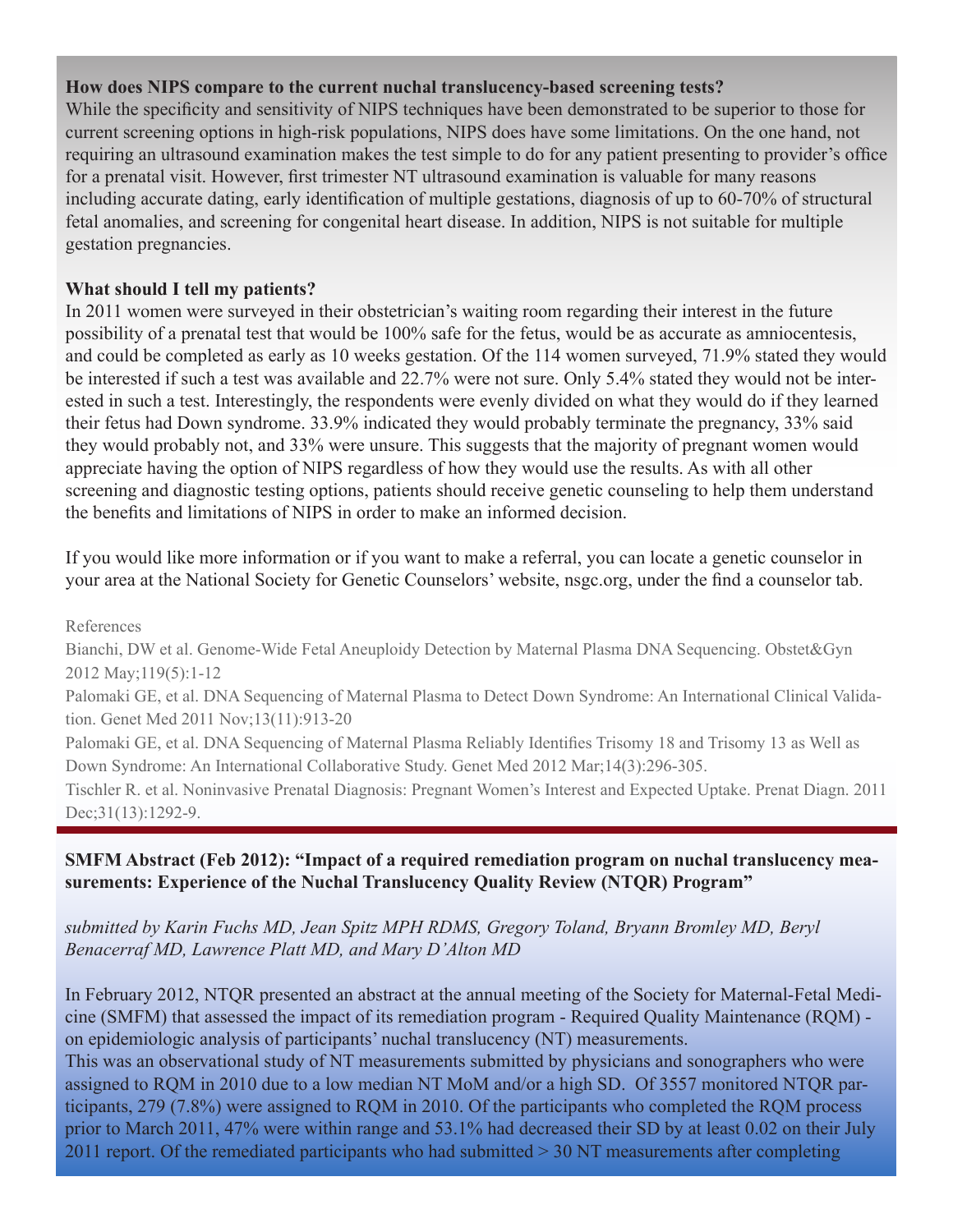RQM,  $88.5\%$  had increased their median NT MOM by  $> 0.05$  above their pre-RQM MOM and 61.5% had a post-RQM NT median MOM of 0.89-1.1. These data indicate that NTQR participants demonstrate improved performance after completing a required quality maintenance program, and suggest that ongoing quality review after remediation is an essential part of a quality monitoring program.

**AIUM Abstract (April 2012): "Can we predict those providers assigned to Required Quality Maintenance based on initial credentialing and practice parameters: The experience of the Nuchal Translucency Quality Review (NTQR) Program"** 

*submitted by Bryann Bromley MD, Jean Spitz MPH RDMS, Loralei Thornburg MD, Gregory Toland, Beryl Benacerraf MD, Karin Fuchs MD, Lawrence Platt MD, and Mary D'Alton MD*

At the annual meeting of the American Institute of Ultrasound in Medicine (AIUM) in April 2012, NTQR presented an abstract exploring whether initial credentialing performance or specific practice characteristics could predict which NTQR participants would later be assigned to Required Quality Maintenance (RQM) due to "low range" measurements.

In this case-control study, credentialing performance and practice characteristics were compared between 122 providers assigned to RQM for "low range" NT median MOMs and 282 credentialed participants with "within range" NT median MOMs. The groups were compared with respect to the number of image batches required to complete the credentialing process, the scores of passing batches, number of NT measurements submitted and, for sonographers, the presence of a supervising credentialed physician.

While there was no significant difference between the groups when comparing number of NT measurements performed, performance on initial NT credentialing did seem to predict which providers will be assigned to RQM. Specifically, participants assigned to RQM were more likely to have submitted more than one batch of images for credentialing than those who did not require ROM  $(27.0\% \text{ vs } 18.4\% \text{; } p= 0.002)$ . Batch scores were also higher for those participants who did not require RQM than for participants later assigned to RQM  $(p= 0.048)$ . In addition, data suggest that sonographers with a credentialed supervising physician are less likely to be placed in RQM than sonographers without a credentialed supervising physician  $(p<0.001)$ .

# **AIUM Abstract (April 2012): "Do the number of providers within a practice influence the quality of NT measurements: The experience of the Nuchal Translucency Quality Review (NTQR) Program"**

# *submitted by Bryann Bromley MD, Jean Spitz MPH RDMS, Gregory Toland, Beryl Benacerraf MD, Karin Fuchs MD, Lawrence Platt MD, and Mary D'Alton MD*

In another abstract submitted at the April 2012 annual meeting of the American Institute of Ultrasound in Medicine (AIUM) in April 2012, NTQR evaluated whether the number of providers within a practice group influenced provider performance on epidemiologic monitoring.

The study group was comprised of 1315 practices and 2744 individual providers. Overall, 26.8% of providers had an NT median MOM that was "out of range" (< 0.9 or > 1.1). An "out of range" NT MOM was identified in 17.8% of providers in practice groups of  $\geq 10$  compared with 24.1% in groups of 5-9, 29% in groups of 2-4, and 30.9% for single providers. Overall, 32.4% of practices had  $\geq$  50% of providers with an "out of range" NT median MOM. In practices with  $\geq 10$  providers, 13.8% had  $\geq 50$ % of providers "out of range" compared with 23.8% in practices with 5-9 providers and 38.4% in practices with 2-4 providers.

In summary, this study showed that that providers working in larger group practices are more likely to have an NT median MOM that is within range. Similarly, practices with a larger number of providers are more likely to have a majority of their providers with "within range" epidemiologic monitoring. Although further data is needed to confirm the findings, these data suggest that peer monitoring may influence NT.